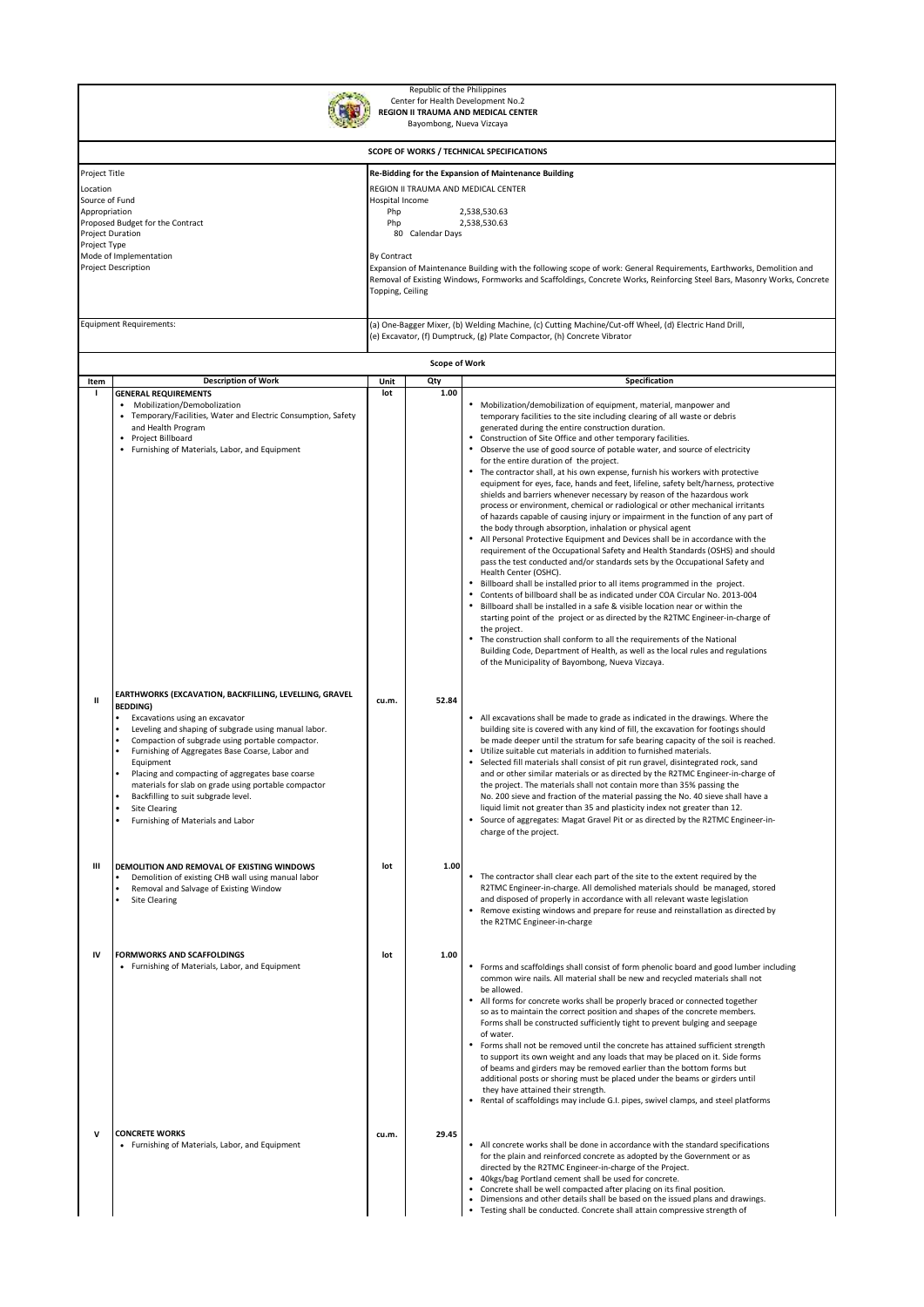| VI         | <b>REINFORCING STEEL BARS</b><br>• Furnishing of Materials, Labor, and Equipment                                                              | lot   | 1.00   | 3000psi at 28 days of age otherwise specified in the plan or as directed by the<br>R2TMC Engineer-in-charge of the project.<br>• The coarse aggregates for concrete shall consist of round or crushed rock of<br>durable and strong qualities, or clean and hard gravel.<br>• Sand shall be washed river sand, well screened, clean, and free from loam, silt<br>and other impurities.<br>• Source of aggregates: Magat Gravel Pit or as directed by the R2TMC Engineer-in-<br>charge of the project.<br>• Fine and coarse aggregates shall pass 3/8" and 2" sieve respectively using<br>grading "A".<br>Pouring of concrete for all reinforced concrete works must only be done<br>upon the approval and with direct supervision of the R2TMC Engineer-in-charge<br>of the project.<br>• Concrete Pouring of Reinforced footing foundation, beams, columns, slab<br>and lintel beams.<br>• Reinforcing Steel Bars shall be new, corrugated and shall be grade 40                                                                                                                                                                                                                                                                                                                                                        |
|------------|-----------------------------------------------------------------------------------------------------------------------------------------------|-------|--------|--------------------------------------------------------------------------------------------------------------------------------------------------------------------------------------------------------------------------------------------------------------------------------------------------------------------------------------------------------------------------------------------------------------------------------------------------------------------------------------------------------------------------------------------------------------------------------------------------------------------------------------------------------------------------------------------------------------------------------------------------------------------------------------------------------------------------------------------------------------------------------------------------------------------------------------------------------------------------------------------------------------------------------------------------------------------------------------------------------------------------------------------------------------------------------------------------------------------------------------------------------------------------------------------------------------------------|
|            |                                                                                                                                               |       |        | • Reinforcing Steel Bars shall be laid according to drawings and plans<br>• All steel reinforcing bars shall be done in accordance with standard specification adopted<br>by the Governmnet or as directed by the R2TMC Engineer incharge of the Project.<br>• All steel reinforcing steel bars to be used in this construction shall consist of round<br>deformed bars with lugs or projections on their sides to provide a greater bond between<br>the concrete and steel.<br>• The steel reinforcing bars indicated for footing, columns, slabs, beams, girder and other<br>concrete members shall conform to the number, size and spacing as indicated in the<br>drawings or schedule of steel reinforcedments.<br>• Anchorage, lapping and concrete cover for reinforce steel bars shall be under<br>the approval of the the R2TMC Engineer- in- Charge of the Project.<br>No metal reinforcement shall be installed in place unless it is free from rust,<br>scale or other coatings, which will destroy or reduce the bond with concrete.<br>• RSB shall be tested prior to installation                                                                                                                                                                                                                          |
| VII<br>(a) | <b>MASONRY WORKS</b><br><b>CHB Laying</b><br>• Furnishing of Materials and Labor<br>• Provision of coarse aggregates and mixture of concrete. | sq.m. | 164.80 | • All concrete hollow blocks shall be mechanically made.<br>• All concrete hollow block walls shall be laid, and the cells filled with cement<br>mortar consisting of 1 part Portland cement and 3 parts of sand by volume<br>$(1:3$ mixture).<br>• 40kgs/bag Portland cement shall be used for masonry mortar<br>• All steel reinforcing bars to be used for masonry works shall be round<br>deformed bars, grade 33, with a maximum spacing of 0.60m on center both<br>ways unless otherwise specified in the plan or as directed by the R2TMC<br>Engineer-in-charge of the Project.<br>• Fine and coarse aggregates shall pass 3/8" and 2" sieve respectively using<br>grading "A".<br>• CHB shall be 6"                                                                                                                                                                                                                                                                                                                                                                                                                                                                                                                                                                                                              |
| (b)        | Plastering<br>• Furnishing of Materials and Labor<br>• Provision of coarse aggregates and mixture of concrete.                                | sq.m. | 329.59 | • All cement plaster mixture for concrete hollow block wall finishes indicated in<br>the drawings shall be 1 part cement, and 2 parts screened sand by volumetric<br>method (1:2 mixture).<br>• Cement Plaster must have a minimum thickness of 25mm or otherwise as<br>directed by the R2TMC Engineer-in-charge of the project.<br>• 40kgs/bag Portland cement shall be used for masonry plaster<br>• Fine aggregates shall be clean, washed sharp river sand and free from dirt, clay,<br>organic matter or other deleterious substances.                                                                                                                                                                                                                                                                                                                                                                                                                                                                                                                                                                                                                                                                                                                                                                              |
| VIII       | <b>CONCRETE TOPPING</b><br>• Furnishing of Materials, Labor, and Equipment                                                                    | sq.m. | 128.00 | • All cement mixture for concrete tapping as indicated in the drawings shall be 1 part<br>cement, and 3 parts screened sand by volumetric method (1:3 mixture).<br>40kgs/bag Portland cement shall be used for mortar of floor tiles and 25kgs/bag<br>Tile Adhesive for wall tiles.<br>• Fine aggregates shall be clean, washed sharp river sand and free from dirt, clay,<br>organic matter or other deleterious substances.<br>• Thickness shall be 2" and should be smooth finish                                                                                                                                                                                                                                                                                                                                                                                                                                                                                                                                                                                                                                                                                                                                                                                                                                     |
| IX         | <b>CEILING WORKS</b><br>• Furnishing of Materials, Labor, and Equipment<br>• Provision of Light Metal Framing System Installation             | sq.m. | 128.00 | • Ceiling Boards shall be 4.5mm. thick cement fiber board, 0.4mm thick double<br>metal furring, 0.6mm thick carrying channel, 0.4mm thick wall angle, with<br>accessories otherwise specified in the plan and/or drawing.<br>• Wall angle is fixed to the walls around the edge of the room providing a location<br>for the Ceiling Furring Channel. Primary 0.6mm thick Channel is suspended<br>at a maximum of 1200mm centres using Rod Suspension Hanger otherwise<br>specified in the plan or as directed by the R2TMC Engineer-in-charge of the project.<br>• Spandrel ceiling shall be laid on the eaves of the building                                                                                                                                                                                                                                                                                                                                                                                                                                                                                                                                                                                                                                                                                           |
| x          | <b>PAINTING WORKS</b><br>• Furnishing of Materials, Labor, and Equipment                                                                      | sq.m. | 457.59 | • Surfaces must be clean and free from dirt, oil, grease, dust and any other<br>impurities that will affect the quality of the paint.<br>• Concrete neutralizer shall be first grade quality concentrate diluted with clean<br>water and applied as surface conditioner of new interior and exterior masonry<br>walls and other concrete surfaces thus improving paint adhesion and durability.<br>• All exterior concrete surfaces must be finished with acrylic odourless elastomeic<br>waterbased paint, and all interior concrete surfaces must be anti-bacterial<br>, odourless & stain-resistant elastomeric waterbased paint.<br>• All concrete/masonry surfaces must apply one (1) coat of acrylic concrete<br>primer and sealer, repair surface imperfections with water based putty, spot<br>prime puttied areas with acrylic concrete primer and sealer, and two (2) coats of<br>paint for top coat (acrylic odourless elastomeric paint for exterior and<br>anti-bacterial, odorless & stain-resistant paint for interor). Allow 2 hours drying<br>time in between coats.<br>• Metal surfaces must apply two (2) coats of metal primer paint.<br>Ceiling / Fiber cement surfaces must apply one (1) coat of acrylic concrete<br>primer and sealer, repair surface imperfections with water based putty, spot |